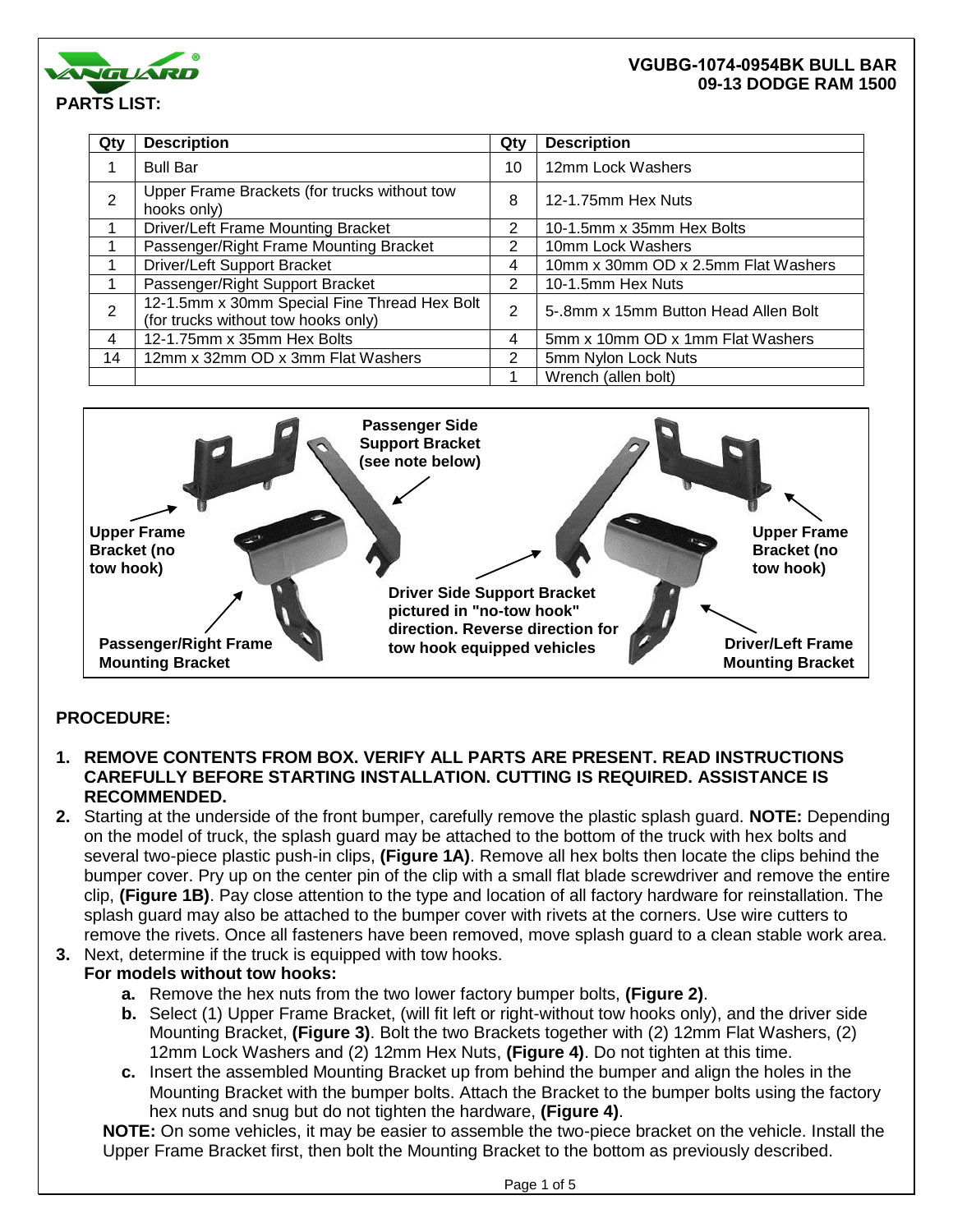- **d.** Install the driver side Lower Support Bracket with the bent end toward the front of the vehicle, **(Figures 3 & 4)**. Bolt the Support Bracket to the inside of the Lower Mount using the top round hole in the Lower Mounting Bracket with the included (1) 10mm x 35mm Hex Bolt, (2) 10mm Flat Washers, (1) 10mm Lock Washer and (1) 10mm Hex Nut.
- **e.** Attach the flat end of the driver side Bracket to the frame with (1) 12-1.5mm x 30mm **Special Fine Thread** Hex Bolt, (1) 12mm Flat Washer and (1) 12mm Lock Washer, **(Figure 4)**. **IMPORTANT:** The hole in the bottom of the frame is **fine thread**. Only use the 12-1.5mm x 30mm Hex Bolt provided in the hardware kit. Snug but do not tighten all hardware at this time.

## **For models with tow hooks:**

- **a.** Remove the (2) hex nuts holding the front of the tow hook to the back of the bumper, **(Figure 5)**.
- **b.** Select the driver side Lower Mounting Bracket, **(Figure 6)**. Hang the Bracket from the tow hook mounting studs using the factory Hex Nuts. Do not tighten hardware at this time.
- **c.** Line up the flat end of the driver side Support Bracket to the inside of the Lower Mounting Bracket, The Support Bracket will use the rear hole for the Bull Bar. Do not attach at this time.
- **d.** Attach the bent end of the Support Bracket to the rear tow hook bolt. Loosen the rear mounting bolt for the tow hook. Insert the slotted end under the head of the factory bolt, **(Figure 6)**. **e.** Snug but do not tighten all hardware at this time.
- **4.** Repeat the appropriate **Step 3** for the passenger side Mounting Bracket installation.
- **5.** With help, position the Bull Bar on the inside of the Mounting Brackets. Use the included (4) 12-1.75mm x 35mm Hex Bolts, (4) 12mm Lock Washers, (8) 12mm Flat Washers and (4) 12mm Hex Nuts to attach the Bull Bar to the Mounting Brackets, **(Figure 7)**. **NOTE**: On vehicles with tow hooks, insert the rear bolt through the tab on the Bull Bar, the Mounting Bracket and through the flat end of the Support Bracket. Snug but do not tighten hardware.
- **6.** Stand back from the vehicle and check to see that the Bull Bar is centered and level on the vehicle and adjust as necessary. Tighten only the hardware securing the Mounting Brackets to the truck. Do not tighten the hardware on the Bull Bar. Remove the Bull Bar.
- **7.** Next, hold the splash guard up to the bumper cover and align it with the mounting points, **(Figure 8)**. Mark the location of the Mounting Brackets onto the back of the splash guard, **(Figure 9)**. Cut an approximately 1/2" wide by 4" long slot in the splash guard as pictured in **Figure 10**. **NOTE:** The size of the slot is an estimate only and may vary due to different factory designs for the splash guards and front bumper covers. Also, additional cutting may be required to clear the Support Bracket on vehicles equipped with tow hooks. **IMPORTANT:** To maintain the integrity of the splash guard, do not cut the slot any larger than necessary. Do not cut through the front or back edges of the cover, **(Figure 10)**. Make several small cuts first and check the fit often for a clean installation.
- **8.** Check the fit and reinstall the splash guard using the factory hardware. Use the included (2) 5mm x 15mm Allen Bolts, (4) 5mm Flat Washers and (2) 5mm Lock Nuts to replace the rivets if required, **(Figure 11)**.
- **9.** Reinstall the Bull Bar described in **Step 5**, **(Figure 7)**.
- **10.** Level and adjust the Bull Bar and tighten all hardware.
- **11.** Do periodic inspections to the installation to make sure that all hardware is secure and tight.

**To protect your investment**, wax this product after installing. Regular waxing is recommended to add a protective layer over the finish. Do not use any type of polish or wax that may contain abrasives that could damage the finish.

**For stainless steel**: Aluminum polish may be used to polish small scratches and scuffs on the finish. Mild soap may be used also to clean the Bull Bar.

**For gloss black finishes**: Mild soap may be used to clean the Bull Bar.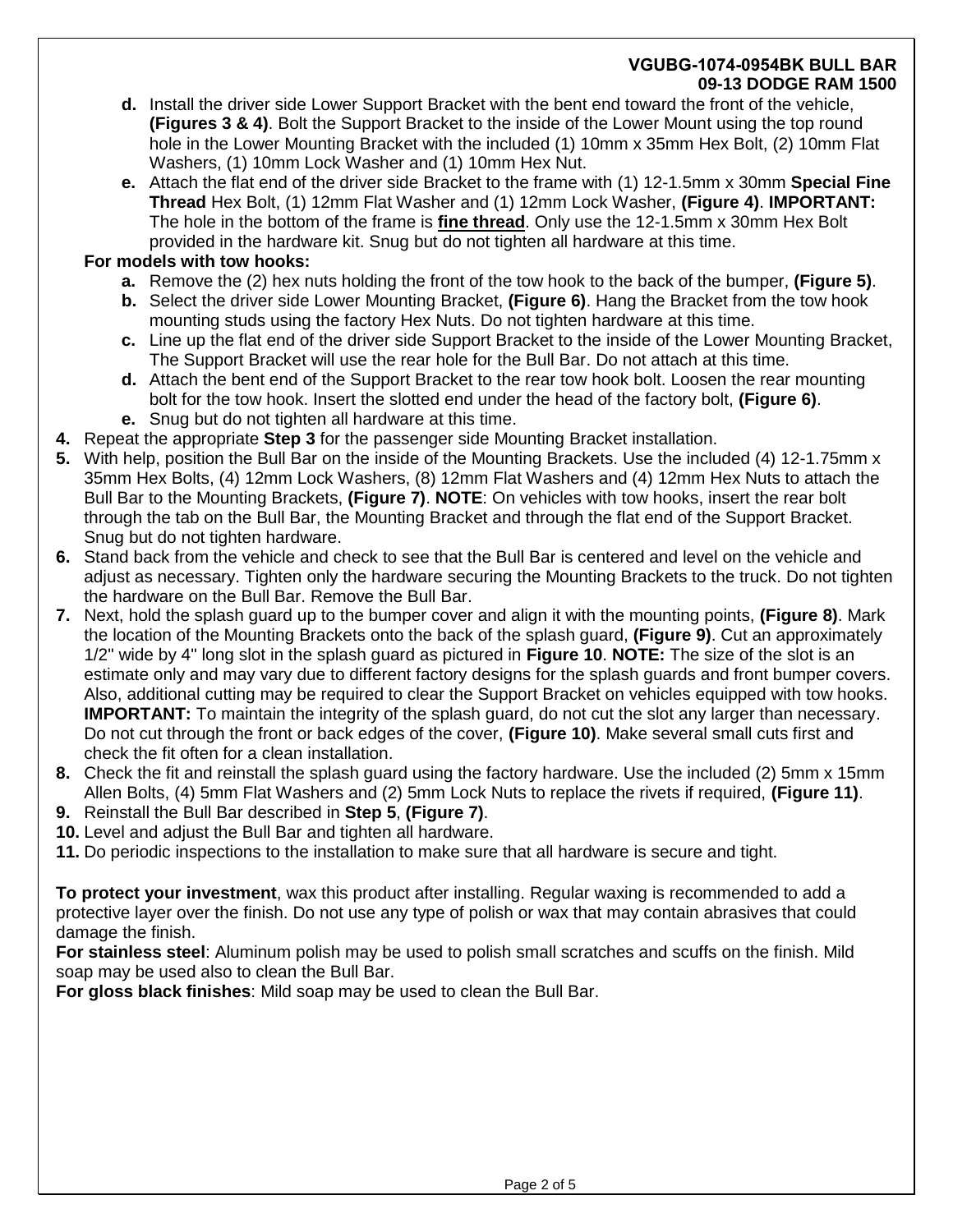# **VGUBG-1074-0954BK BULL BAR 09-13 DODGE RAM 1500 Driver Side Installation Pictured Fig 1B Pin Housing IMPORTANT: On models without tow hooks, use only the supplied 12-1.5mm x 30mm Fine Thread Hex Bolt 12mm Flat Washer 12mm Lock Washer Frame Mounting Bracket "No Tow Hook Models," use factory hex nuts Pry up the center pin to remove the complete fastener (Fig 1A) Pictured from behind bumper (Fig 2) Driver side pictured from behind bumper (non tow hook models) Front Remove the (2) factory hex nuts from the lower bumper bolts (Fig 3) Driver side Support Bracket in "no Tow Hook" position Front (1) 10mm x 35mm Hex Bolt (2) 10mm Flat Washers (1) 10mm Lock Washer (1) 10mm Hex Nut Driver side Mounting Bracket requires: (2) 12mm Flat Washers (2) 12mm Lock Washers (2) 12mm Hex Nuts Front Fig 4**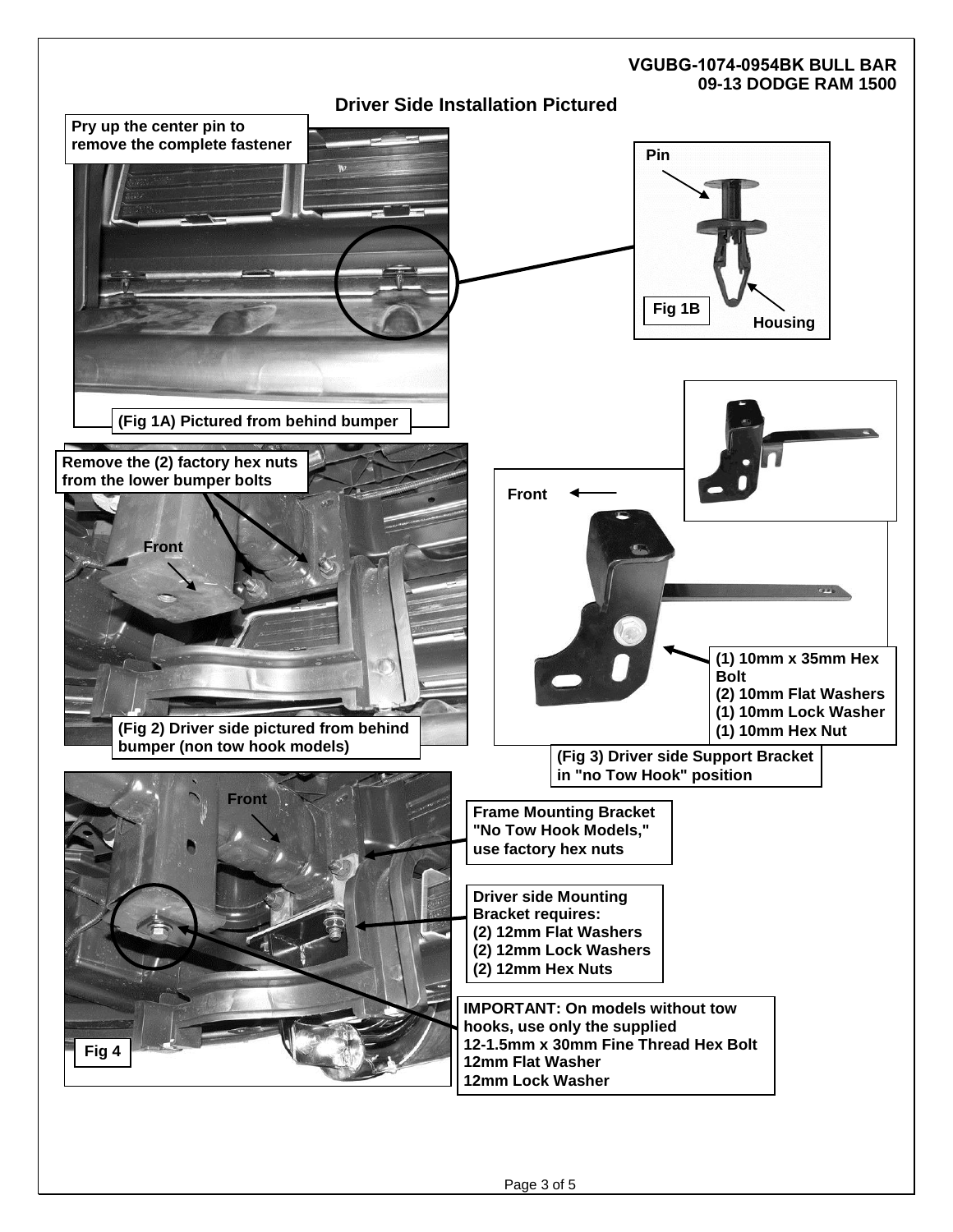## **Driver Side Installation Pictured**